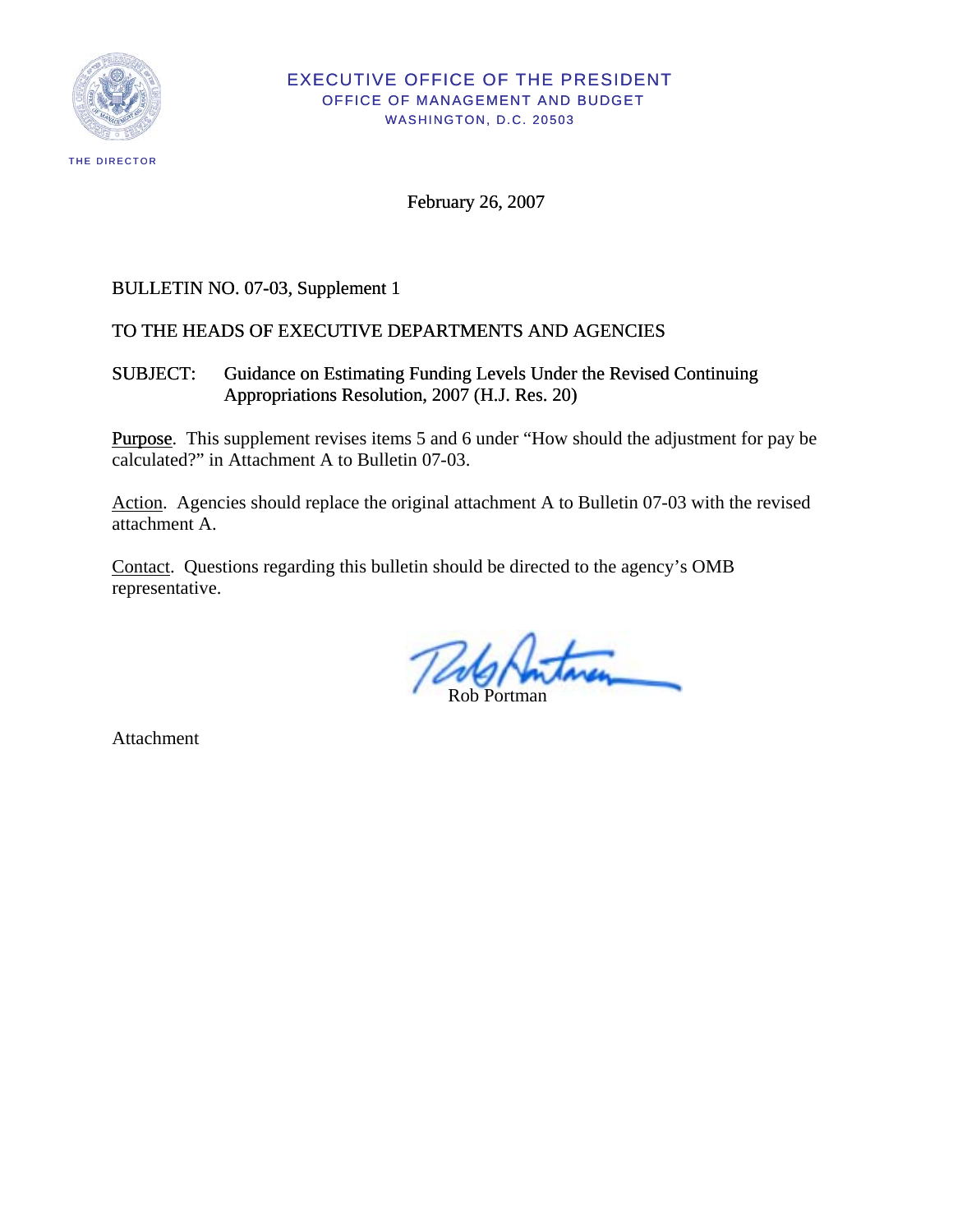#### **INSTRUCTIONS FOR ACCOUNTING AND BUDGET OFFICES RELATED TO EXECUTING AND REPORTING REVISED CONTINUING APPROPRIATIONS RESOLUTION, 2007 OF H.J. RES. 20**

OMB, working with the Treasury Financial Management Service, has prepared the following instructions related to executing and reporting the FY 2007 full year continuing appropriations of H.J. Res. 20.

### **What accounting event happened that must be acted on?**

The Revised Continuing Appropriations Resolution, 2007 (HJ.Res. 20) provides full year continuing appropriations for FY 2007.

### **What amount do I have to report in the Treasury Appropriation Fund Symbol (TAFS) for the FY 2007 full year continuing appropriations amount?**

For each account that is funded by the CR, you need to complete attachment B, on a TAFS level. The amounts shown on attachment B at the TAFS level must add to the amounts shown in the Continuing Resolution Calculations by Account, Treasury Run report at the OMB budget account level, rounded in whole dollars.

# **What action do I take if I do not agree with the FY 2007 full year continuing appropriations amount shown in the Continuing Resolution Calculations by Account, Treasury Run report?**

Contact your OMB representative with an explanation of the reasons for the difference.

# **In general, what must I do?**

When executing the FY 2007 continuing appropriations, ensure that the FY 2007 full year continuing appropriation amount shown on Attachment B is consistently reported on the SF 132, SF 133, and the actual column of the Program and Financing (P&F) schedule for the FY 2009 Budget.

# **Specifically, what must I do?**

- 1. OMB Bulletin. Provide the data requested by this Bulletin by no later than 5 PM, Thursday, February 22nd.
- 2. FMS 6200 Warrant. The Department of the Treasury's Financial Management Service (FMS) Budget Reports Division will use the list of accounts and FY 2007 full year continuing appropriations amounts that agencies provide on Attachment B to calculate the amounts to be warranted. FMS will issue the FMS 6200 appropriation warrants for affected TAFSs appropriated from the General Fund of the Treasury or associated with unavailable receipt accounts. No appropriation warrants will be processed for TAFSs that are not included on Attachment B.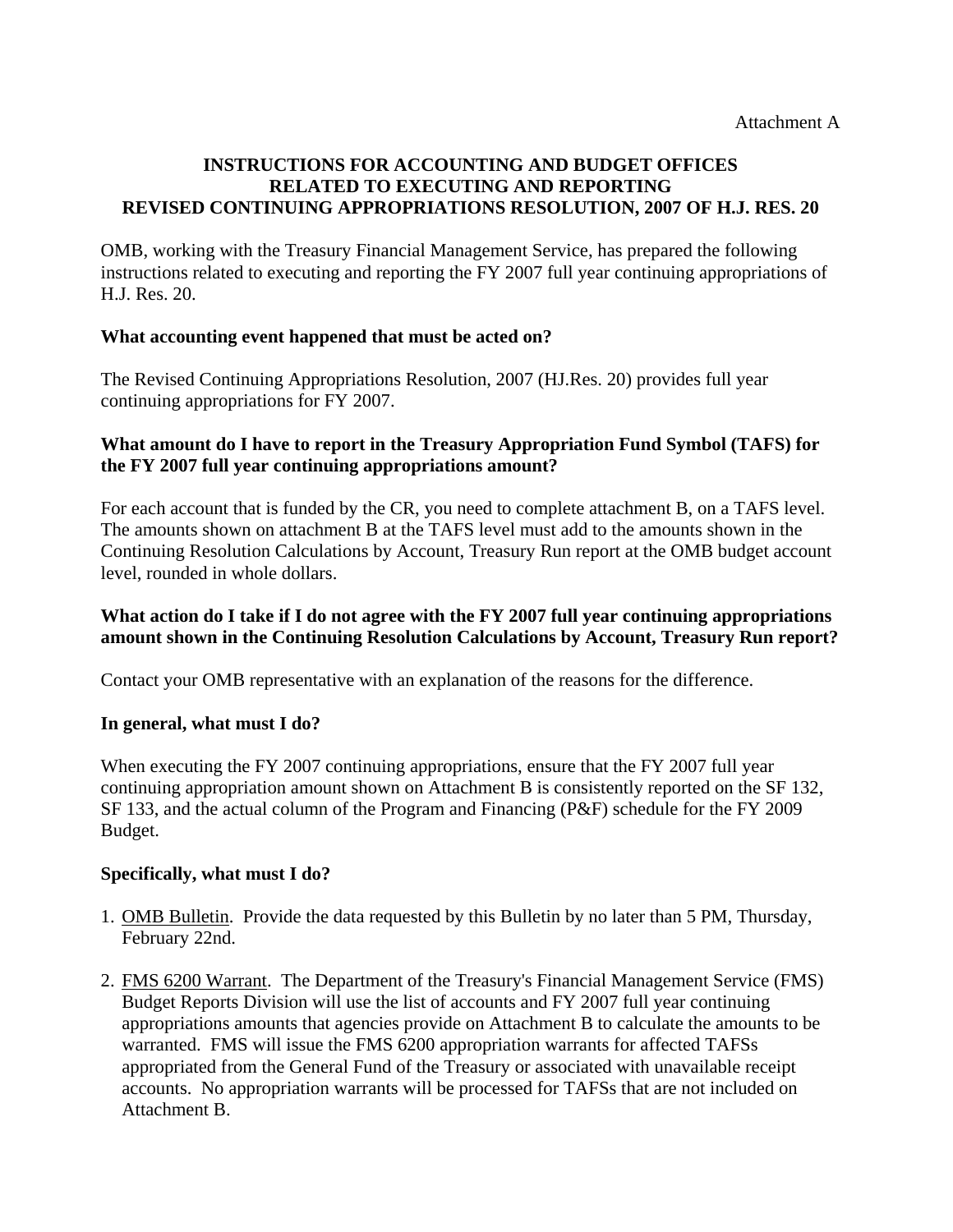- Treasury will not accept any appropriation warrant requests related to the FY 2007 continuing appropriations that have not been agreed to by OMB.
- 3. SF 132 Apportionment. Prepare a SF 132 Apportionment with the FY 2007 continuing appropriations amount on the applicable line number. Refer to the Treasury Financial Manual, U.S. Government Standard General Ledger (USSGL) Supplement or consult your agency's USSGL representative to identify the specific USSGL account codes. See OMB Circular No. A-11, Section 121 and Appendix F for further guidance.
- 4. USSGL/FACTS II. Record the FY 2007 continuing appropriations amount using the appropriate USSGL account codes in your accounting system so that the proper amounts will be reported via FACTS II. FACTS II will then create the SF 133 and initial set of data for the P&F schedule. See Treasury Financial Manual, USSGL Supplement or consult your agency's USSGL representative for further guidance.
- 5. SF 133 Report on Budget Execution and Budgetary Resources. By using FACTS II appropriately, the amounts will crosswalk to SF 133 line 3A1 "Appropriation". See OMB Circular No. A-11, Section 121 and Appendix F for further guidance.
- 6. Budget Program and Financing (P&F) schedule. As a result of correctly reporting the amounts via FACTS II for the fourth quarter of FY 2007, they will be automatically crosswalked to the appropriate P&F line number. The accounting and the budget offices must work together to ensure that the actual column of the FY 2009 Budget P&F schedule accurately reflects the FY 2007 continuing appropriations amounts. See OMB Circular No. A-11, section 82 for further guidance.

# **How should the adjustment for pay be calculated?**

Section 111 provides for additional BA for one-half of the cost of the 2007 pay raises. This amount should reflect the increase in pay costs for 2007 due to the pay raises received by employees under Executive Order 13420, Adjustments of Certain Rates of Pay, dated December 21, 2006.

- 1. For employees not covered by statutory pay systems under Executive Order 13420, the amount of the adjustment should be calculated as if such employees received pay raises equal to General Schedule employees on the first pay period in January 2007.
- 2. The amount of the adjustment should include the effect of increases in basic pay rates as well as in locality-based comparability pay for the employees of the agency. For large agencies with employees located in many pay localities, an acceptable alternative to calculating the pay raise by locality for each account is to assume the Government-wide average for all employees, subject to prior approval by the OMB representative with budget responsibility for that agency. The amounts shown as pay in the Continuing Resolution Calculations by Account, Treasury Run report assume the 2.2 percent Government-wide average pay raise.
- 3. The adjustment should include one half of the increased cost of agency contributions for employee benefits resulting from the 2007 pay raises, such as agency contributions for employee retirement, Social Security and Medicare contributions, and life insurance. It should not include benefits that are not directly increased by the 2007 pay raises, such as health